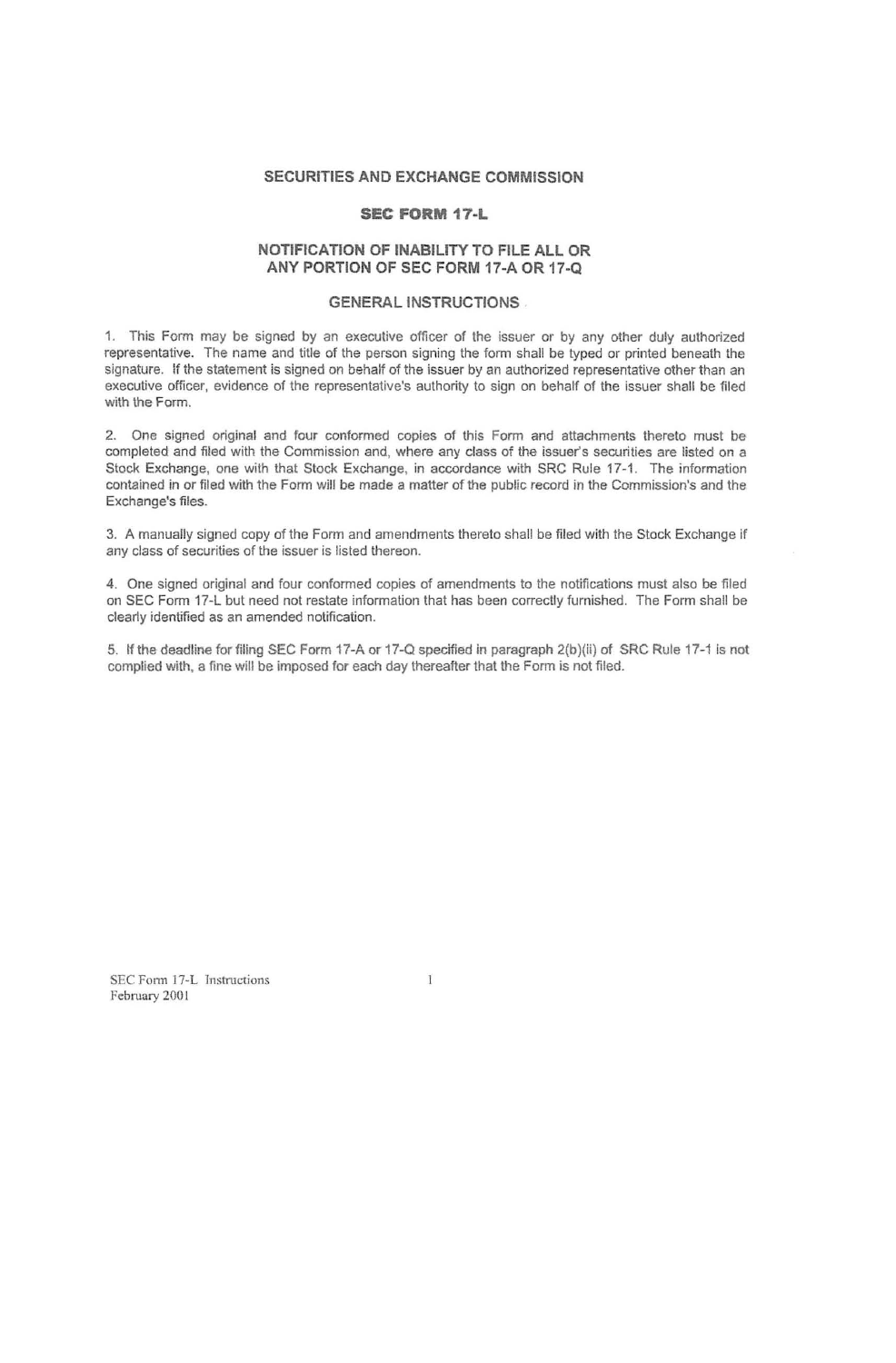# SECURITIES AND EXCHANGE COMMISSION

## SEC FORM 17·L

## NOTIFICATION OF INABILITY TO FILE ALL OR ANY PORTION OF SEC FORM 17·A OR 17·Q

Check One:

| Form 17-Q<br>[X] |
|------------------|
|                  |

Period-Ended Date of required filing 30 September 2021 Date of this report 12 November 2021

Nothing in this Form shall be construed to imply that the Commission has verified any information contained herein.

If this notification relates to a portion or portions of the filing checked above, identify the item(s) to which the notification relates: .............................................................................................. .

1. SEC Identification Number 170957 2. BIR Tax Identification No. 000533224

3. Filinvest Land, Inc. Exact name of issuer as specified in its charter

4 ........................ .......................... .... .......................... . Province, country or other jurisdiction of incorporation

5. Industry Classification Code: (SEC Use Only)

6. 79 EDSA, Brgy. Highway Hills, Mandaluyong City Address of principal office

1550 Postal Code

7. 7918·8188 Issuer's telephone number, including area code

8 ............................................................................................................................................... . Former name, former address, and fonner fiscal year, if changed since last report.

9. Are any of the issuer's securities listed on a Stock Exchange?

Yes [X] No [ ]

If yes, disclose the name of such Stock Exchange and the class of securities listed therein: Name of Exchange: The Philippine Stock Exchange, Inc. Class: Common shares

SEC Form 17·L Instructions February 2001

 $\tilde{2}$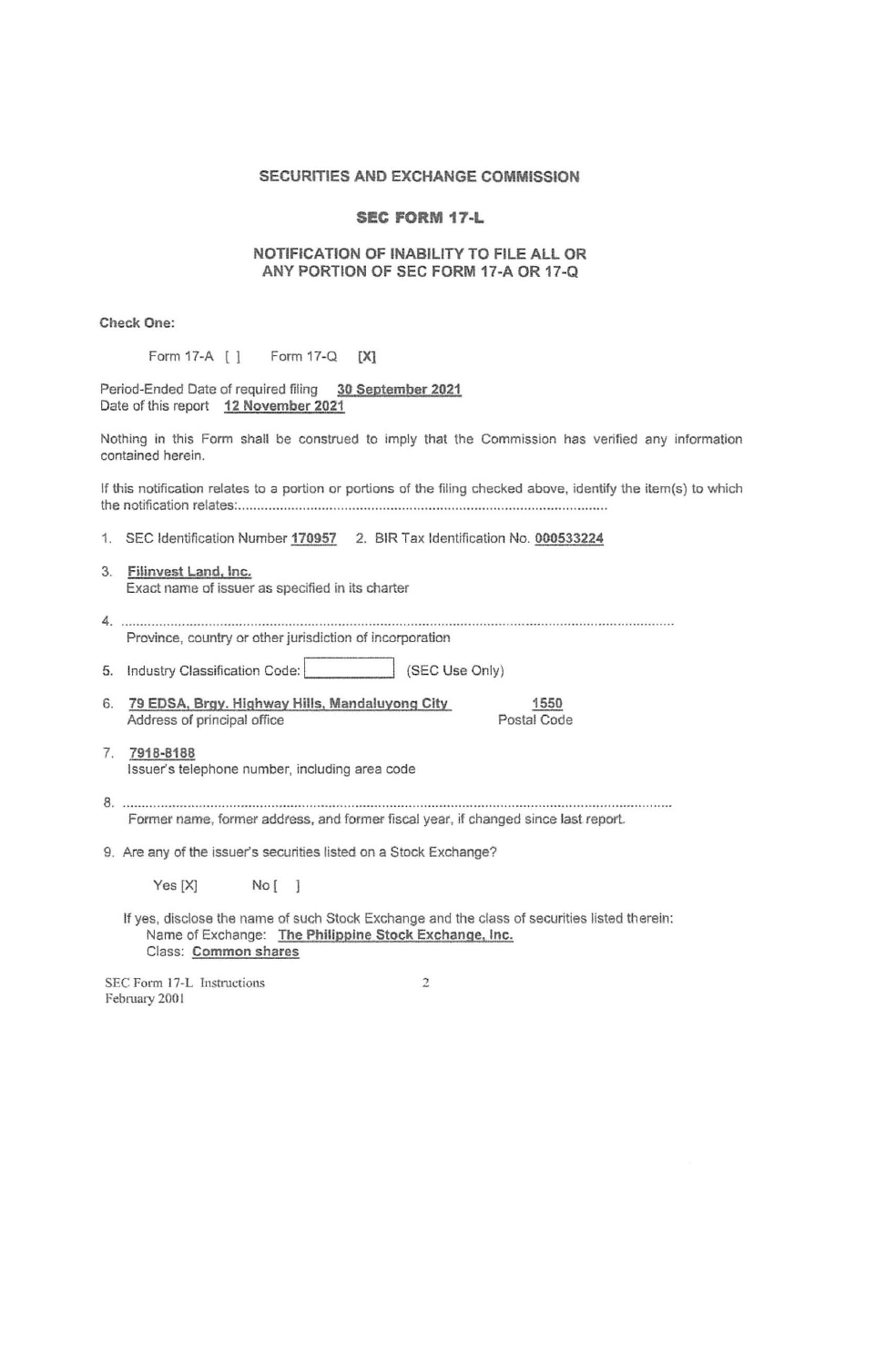#### Part I - Representations

If the subject report could not be filed without unreasonable effort or expense and the issuer seeks relief pursuant to SRC Rule 17-1 , the following should be completed. (Check box if appropriate)

(a) The reasons described in reasonable detail in Part II of this Form could not be estimated without unreasonable effort or expense. [ ]

(b) The subject annual report on SEC Form 17 -A, or portion thereof, will be filed on or before the fifteenth calendar day following the prescribed due date; or the subject quarterly report on SEC Form 17- Q, or portion thereof, will be filed on or before the fifth day following the prescribed due date. [X]

(c) The accountant's statement or other exhibit required by paragraph 3 of SRC Rule 17-1 has been attached if applicable. [ ]

## Part II - Narrative

State below in reasonable detail the reasons why SEC Form 17-A or SEC Form 17-0, or portion thereof, could not be filed within the prescribed period. (Attach additional sheets if needed.)

The Company would like to request for extension of due date to have sufficient time to consolidate the reports of the Group for the third quarter of 2021.

#### Part III - Other Information

(a) Name, address and telephone number, including area code, and positionltitie of person to contact in regard to this notification

#### ANA VENUS A. MEJIA - First Senior Vice President- Property Business CFO 79 EDSA. Brgy. Highway Hills. Mandaluyong City 7918-8188

(b) Have all other periodic reports required under Section 17 of the Code and under Sections 26 and 141 of the Corporation Code of the Philippines during the preceding 12 months. or for such shorter period that the issuer was required to file such report(s), been filed? If the answer is no, identify the report(s).

Yes [Xl No [1 Reports: ........... ......................................... ....... .

(c) Is it anticipated that any significant change in results of operations from the corresponding period for the last fiscal year will be reflected by the earnings statements to be included in the subject report or portion thereof?

Yes [ ] No [X]

SEC Form 17-L Tnstructions Febmary 2001

3